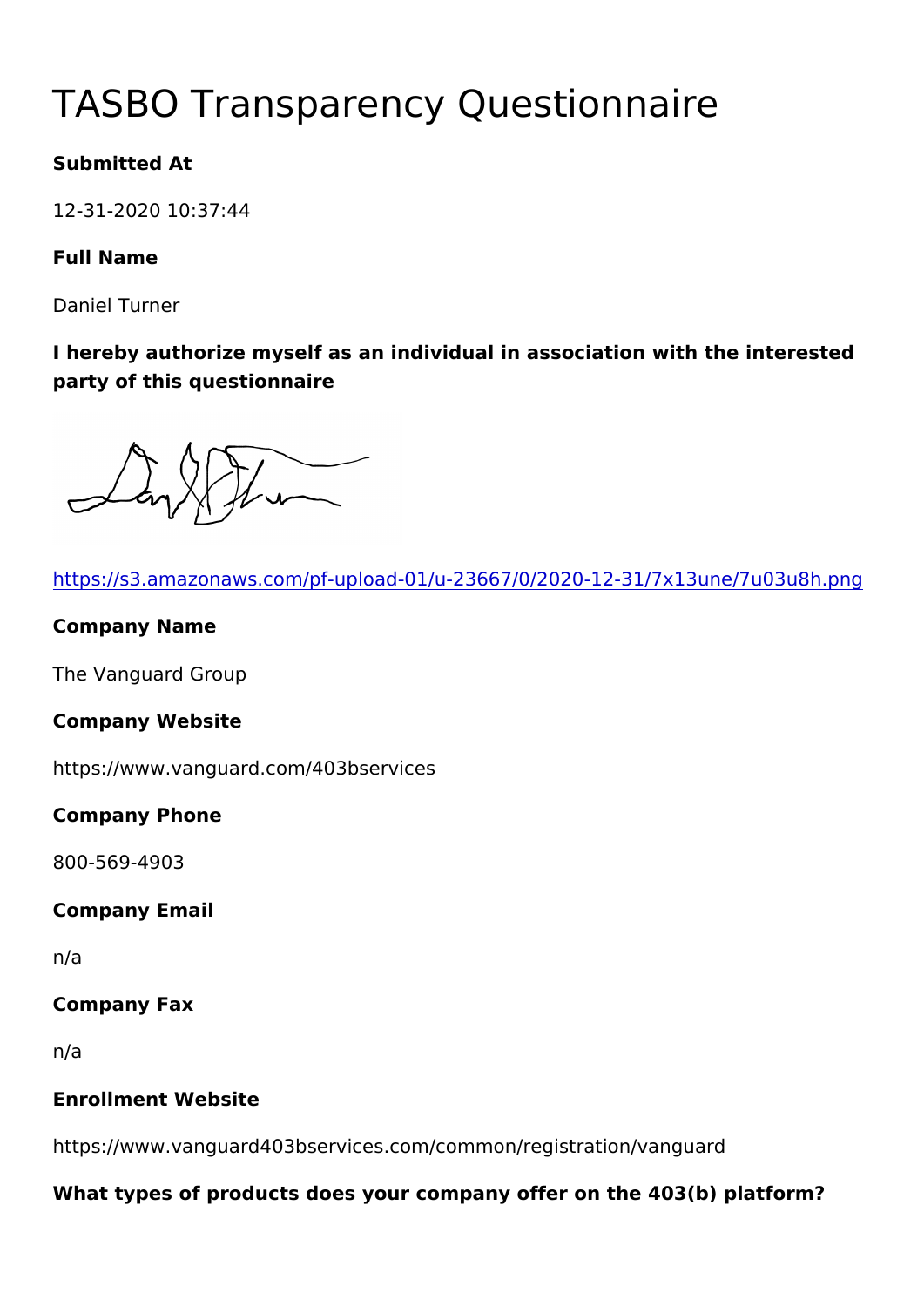Mutual Funds

#### **What are your 403(b) Assets Under Management?**

>\$10B

#### **What is your rating?**

None

**Is your organization licensed by Texas Department of Insurance (TDI)?**

Yes

**Is your organization in compliance with minimum capital and surplus requirements, including applicable risk-based capital and surplus requirements prescribed by rules adopted by TDI and supporting documentation?**

Yes

**As of 9/1/2019, do you agree to offer and sell only products that met former Teacher Retirement System of Texas (TRS) Requirements as of 9/1/2019?**

Yes

**Has your organization ever been petitioned into bankruptcy or insolvency in the last 10 years?**

No

**Has your organization or any of its officers been cited, or reprimanded by any regulatory agency within the past ten years?**

No

#### **What enrollment options does your company offer?**

Online

#### **How are clients able to make changes to their accounts?**

Online, Mail, Phone

**Do you offer specific investment advice to individual 403(b) account holders?**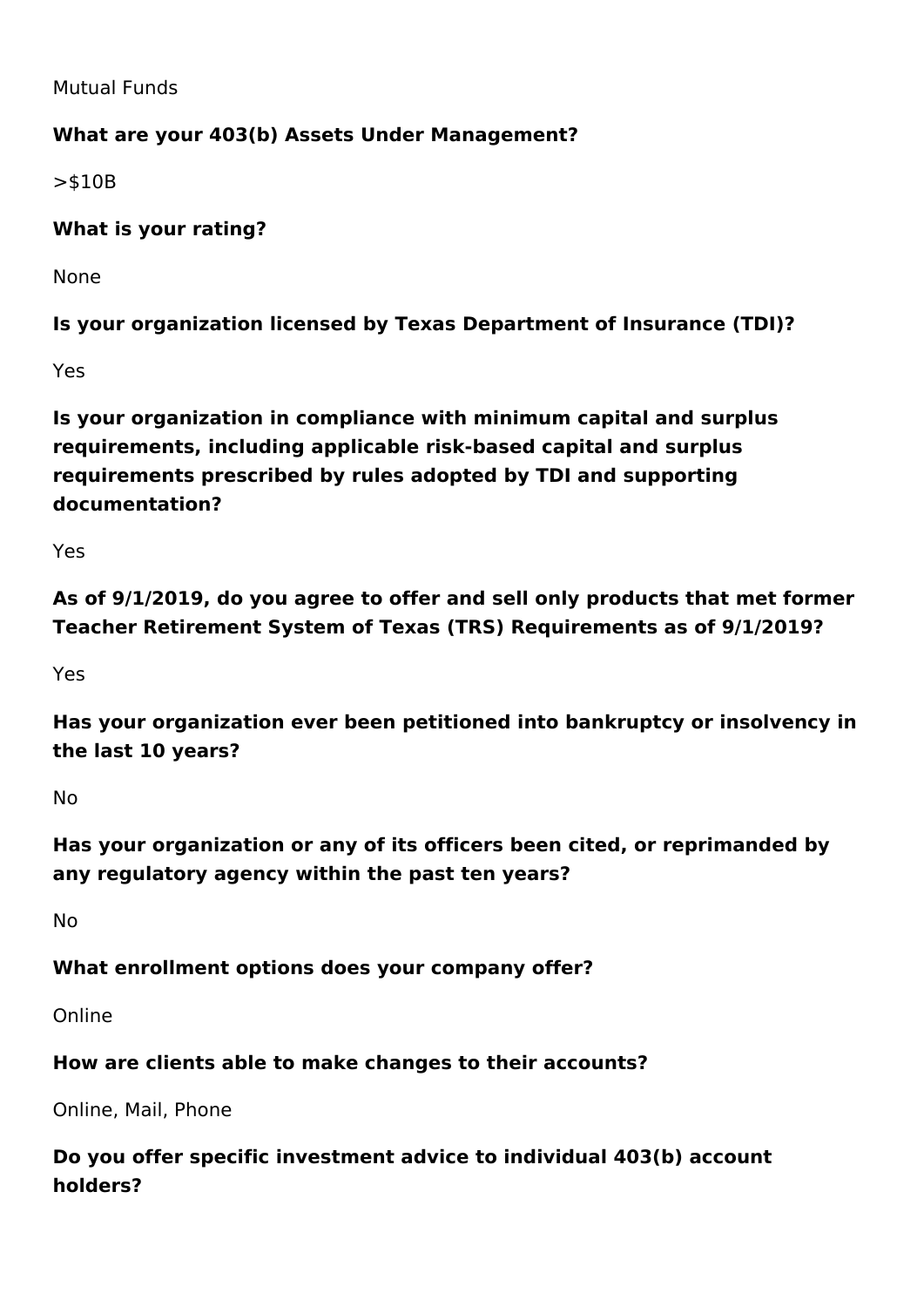**Does your organization have experience in providing 403(b) qualified investment products and have a specialized department dedicated to the service of 403(b) qualified investment products?**

Yes

**Does your organization require that each of its representatives are properly licensed and qualified, by training and continuing education, to sell and service the company's eligible qualified investments?** 

Yes

**Does your sales force consist of captive agents or brokers?**

Captive Agents, Brokers

**If your organization uses commissioned sales representatives, will you commit to limit the number of representatives working with a particular school district? If so what will this limitation be (e.g., no more than X, X number of representatives per Y number of employees, etc.)?**

\*Please note that the question above does not offer an option for "n/a". We are not an insurance company and therefore do not have either.

#### **What products do you currently actively offer?**

Mutual Funds- Direct Access

#### **What is your management fee?**

\$5 recordkeeping fee per month per participant

#### **What are your Distribution and/or service 12b-1 Expenses?**

n/a

#### **What are your Other Fees & Expenses?**

Average mutual fund expense ratio as of 06/01/2020: 0.15%

#### **What are your Acquired Fund Fees & Expenses?**

n/a

**Do you allow loans?**